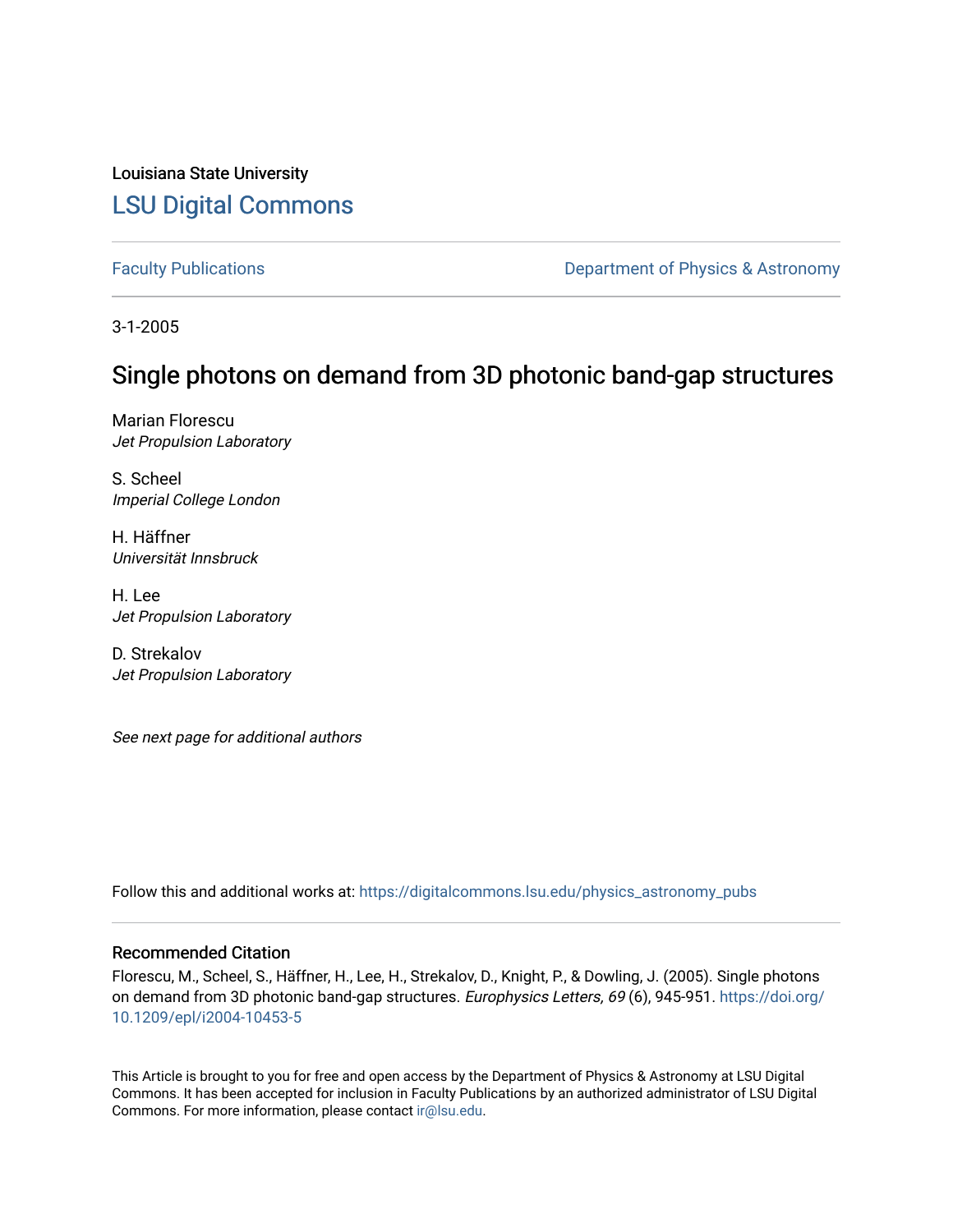## Authors

Marian Florescu, S. Scheel, H. Häffner, H. Lee, D. Strekalov, P. L. Knight, and J. P. Dowling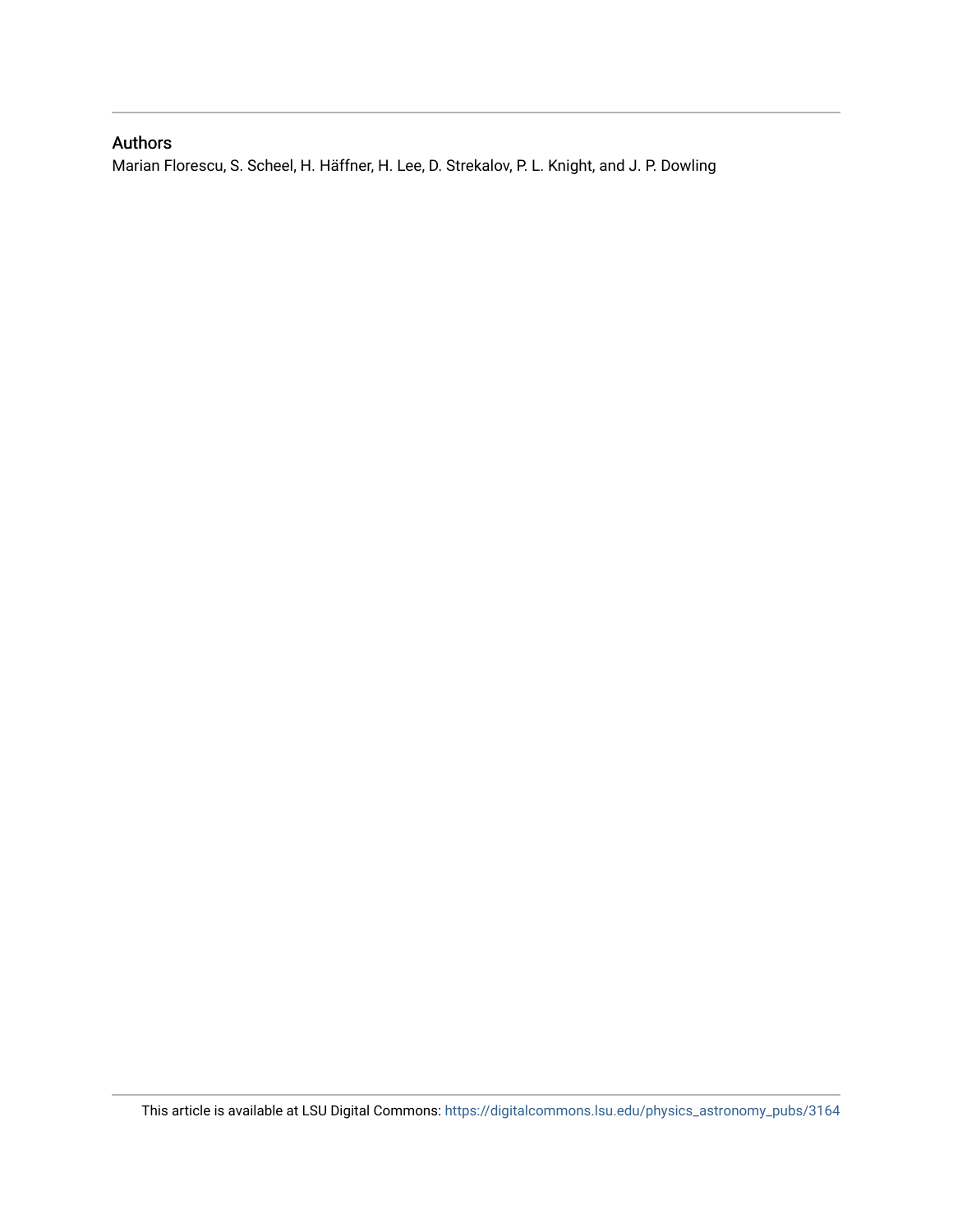## Single photons on demand from 3D photonic band-gap structures

Marian Florescu<sup>1</sup>,\* Stefan Scheel<sup>2</sup>, Hartmut Häffner<sup>3</sup>, Hwang Lee<sup>1</sup>,

Dmitry V. Strekalov<sup>1</sup>, Peter L. Knight<sup>2</sup>, and Jonathan P. Dowling<sup>1</sup>

*Jet Propulsion Laboratory, California Institute of Technology, Pasadena, CA 91109-8099, USA*

<sup>2</sup> QOLS, Blackett Laboratory, Imperial College London, Prince Consort Road, London SW7 2BW, UK

<sup>3</sup>Institut für Experimentalphysik, Universität Innsbruck, Technikerstr. 25, A-6020 Innsbruck, Austria

(Dated: November 18, 2018)

We describe a practical implementation of a (semi-deterministic) photon gun based on stimulated Raman adiabatic passage pumping and the strong enhancement of the photonic density of states in a photonic band-gap material. We show that this device allow s *deterministic* and *unidirectional* production of single photons with a high repetition rate of the order of 100kHz. We also discuss specific 3D photonic microstructure architectures in which our model can be realized and the feasibility of implementing such a device using  $Er^{3+}$  ions that produce single photons at the telecommunication wavelength of  $1.55 \mu$ m.

PACS numbers: 42.70.Qs, 42.50.Dv, 03.67.Dd

In recent years, quantum optical information processing has attracted much attention, mostly for its applications to secure communication protocols [\[1](#page-5-1)] and the possibility of solving efficiently computational tasks that are impossible to solve on a classical computer [\[2](#page-5-2)]. Exploiting true single-photon sources — rather than coherent pulses is a goal of eavesdropper-proof quantum cryptography [\[3](#page-5-3)]. High-fidelity single-photon sources are also a requirement for scalable linear optical quantum computing [\[4](#page-5-4)].

Present-day research considers photon emission from single atoms or molecules (either in cavity QED [\[5,](#page-5-5) [6](#page-5-6)] or emission from color centers [\[7\]](#page-5-7)) quantum dot structures [\[8\]](#page-5-8), mesoscopic p-n diode structures [\[9\]](#page-5-9), chemical compounds [\[10\]](#page-5-10), or micro-pillars [\[11\]](#page-5-11). Spontaneous parametric down-conversion, on the other hand, may be used as a pseudo–single-photon source, conditioned upon detection of one photon out of the pair [\[12\]](#page-5-12). In the present proposal, we focus on the possibility of modifying spontaneous emission by placing the radiation source inside a 3D dielectric microstructure. It is known that the rate of spontaneous decay of an excited atom or ion can be tailored by the Purcell effect, whereby a cavity alters the density of modes of the vacuum radiation field, which in turn can lead to enhancement or inhibition of spontaneous decay of an atom inside the cavity [\[13\]](#page-5-13).

Photonic crystals are periodically ordered dielectric materials that allow a very precise control of the flow of light and of the light-matter interaction. In this paper, we make use of a photonic crystal structures ex-hibiting a photonic band gap (PBG) [\[14\]](#page-5-14). In particular, we focus on a simplified 1D model [\[15\]](#page-5-15) of a complex 3D hetero-structure introduced in [\[16\]](#page-5-16). In the context of single photon devices, PBG materials provide the possibility of unidirectional enhancement of the atomic emission. As shown in Fig. [1,](#page-3-0) a 1D photonic crystal model can be physically realized in a waveguide channel in a 2D photonic crystal that is embedded in a 3D PBG material.

The electromagnetic field is confined vertically by the PBG of the 3D structure (here, for example, we consider a woodpile crystal [\[17](#page-5-17)]) and in-plane by the stop gap of the 2D photonic crystal (a square lattice in this case) [\[16\]](#page-5-16). By tuning the characteristics of the microstructure (geometry and index of refraction contrast) [\[15\]](#page-5-15), the linear defect in the 3D PBG can support a single waveguide mode, which experiences a sharp cutoff in the gap of 3D photonic crystal as shown in Fig. [2.](#page-3-1) In this case, the subgap generated by the waveguide channel has a true onedimensional character, since there is only one direction available for wave propagation. The sharp cutoff of the guided mode at the Brillouin zone boundary gives rise to a low-group velocity  $(d\omega/dk \rightarrow 0)$ , which combined with the one-dimensional character of the system generates a divergent density of states (DOS)  $(\rho(\omega) \propto dk/d\omega \to \infty)$ . For an infinite structure, there is a physical square-root singularity in the photonic density of states (DOS) near the cutoff of the waveguide modes [\[18\]](#page-5-18). For a finite structure, the divergence is removed by the finite-size effects [\[19\]](#page-5-19). However, the strong variation with frequency of the photonic DOS remains [\[15\]](#page-5-15). Therefore, while we limit the present analysis to an idealized 1D photonic crystal in which the single-mode waveguide channel is modeled as an effective 1D photonic crystal consisting of alternating double-layer of quarter wave plates, we emphasize that this model can be implemented in carefully designed 3D dielectric hetero-structures (the electromagnetic field in the guided mode encounters a periodic 1D effective variation of the dielectric constant as it propagates along the waveguide channel). The most relevant features of the photonic crystals for realization of single photon "gun" devices (the rapid variation with frequency of the DOS and the unidirectional operation) are easily recaptured in the simplified 1D model. Essentially, for an  $N = 29$  period stack with an index of refraction contrast of 2:1, the spontaneous decay rate at the band edge frequency is enhanced by a factor of 115 compared to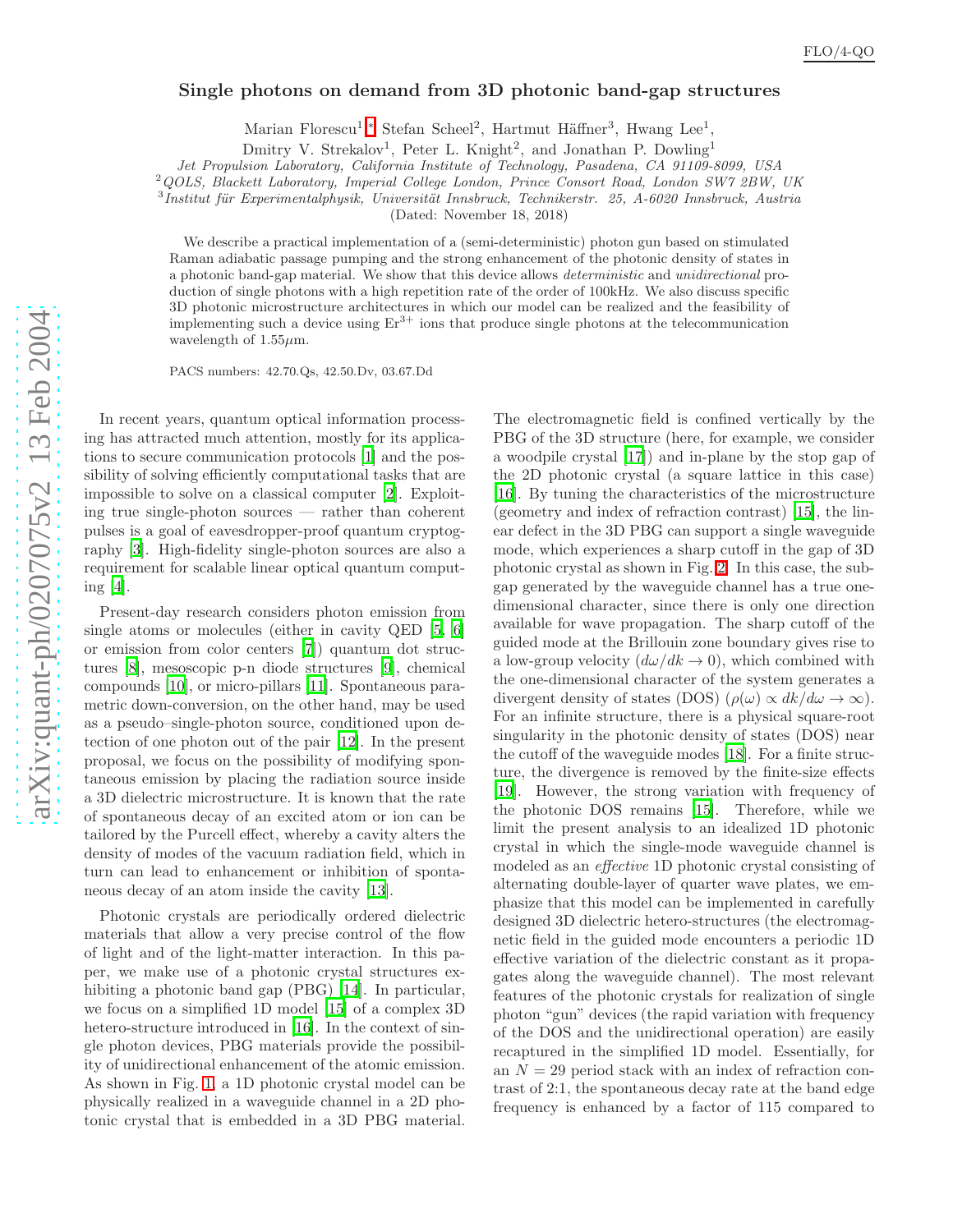

<span id="page-3-0"></span>FIG. 1: Photonic band-gap waveguide architecture for singlephoton generation. The micro-structure consists of a waveguide channel in a 2D photonic crystal, which is embedded in a 3D photonic crystal [\[16](#page-5-16)]. In this example, the 2D photonic crystal consists of Si square rods of width  $a_{2D}/a = 0.3$  and thickness  $h_{2D}/a = 0.3$ , respectively (here a is the dielectric lattice constant of the embedding 3D photonic crystal). The linear waveguide is generated by removing one row of rods in the longitudinal direction. The 3D photonic crystal is assumed to be a woodpile structure that presents a photonic band gap of about 18% of the mid-gap frequency [\[16](#page-5-16)]. The width and the height of the stacking rods in the woodpile structure are  $a_{3D}/a = 0.25$  and  $h_{3D}/a = 0.3$ , respectively.

inside the bulk dielectric. As the number of periods  $N$ , becomes larger, the asymptotic behavior of the density of mode is given by  $\rho_N^{\text{BER}} \propto N^2 \rho^{\text{bulk}}$ , where  $\rho_N^{\text{BER}}$  and  $\rho^{\text{bulk}}$ represent the density of modes at band-edge resonance and in bulk [\[19](#page-5-19)].

We emphasize that only in one-dimensional systems the low-group velocity modes give rise to variations with the frequency of the optical DOS strong enough to drive a "on-demand" emission of photons. In conventional 3D photonic crystals, the contribution of the low-group velocity modes to the DOS is of an integrable form and the DOS, while presenting discontinuities of the slope,  $d\rho/d\omega$ , remains finite and continuous as function of frequency [\[20](#page-5-20)]. There are physical systems in which these one-dimensional models can be practically implemented.

We now consider an  $Er^{3+}$  ion embedded in the dielectric backbone of the PBG. The ion could be placed with an atomic-force microscope or by sparse ion implantation midway during the structure's growth [\[21\]](#page-5-21). The wavelength of 1.55 $\mu$ m of its  ${}^{4}I_{13/2} \rightarrow {}^{4}I_{15/2}$  transition  $(|2\rangle \rightarrow |1\rangle$ , for short) is most convenient for quantum communication with optical fibers [\[22\]](#page-5-22). Excitation can

be performed by pumping at 980 nm, corresponding to the  ${}^{4}I_{11/2} \rightarrow {}^{4}I_{15/2}$  transition  $(|3\rangle \rightarrow |1\rangle)$ , see Fig. [3.](#page-4-0) However, even a 100% efficient population transfer to the upper state  $|3\rangle$  does not guarantee that it will decay down to the state  $|2\rangle$ . For example, the level  ${}^{4}I_{11/2}$ decays to  ${}^{4}I_{15/2}$  about six times faster than to the level  $^{4}I_{13/2}$  [\[23](#page-5-23)]. Instead, in-band pumping at 1480 nm may be used [\[24](#page-5-24)]. Nevertheless, due to the relatively small radiative decay rate of the  $|2\rangle \rightarrow |1\rangle$  transition, in-band pumping is not very efficient and, more importantly, does not have a deterministic character.

A more efficient and deterministic preparation of the emission-ready state  $|2\rangle$  of the  $Er^{3+}$  ion can be carried out by using stimulated Raman adiabatic passage (STI-RAP) from the ground state [\[25\]](#page-5-25). This method allows, in principle, for a 100% population transfer even for a strongly decaying intermediate state  $|3\rangle$ . A *determinis*tic population transfer is achieved by first turning on the  $\Omega_{23}$ , and then turning on the  $\Omega_{13}$  while  $\Omega_{23}$  is turned off, all done adiabatically. Here  $\Omega_{ij}$  denotes the Rabi frequencies of the STIRAP fields coupling the levels  $|i\rangle$ and  $|i\rangle$ . If both pulses have the same Gaussian shape, the most efficient transfer is achieved when their peaks are separated by about  $\tau$ , and the adiabaticity condition  $\tau \sqrt{\Omega_{13}^2 + \Omega_{23}^2} > 10$  is fulfilled [\[25\]](#page-5-25). For atoms with dipole transitions in the IR optical range, the adiabaticity and optimization requirements are easily satisfied for relatively low-power, nanosecond pulses with nearly transform-limited spectral width.



<span id="page-3-1"></span>FIG. 2: Schematic dispersion relation of a PBG heterostructure similar to one presented in Fig. [1](#page-3-0) for propagation along the waveguide direction  $(\mathbf{w} = \omega a/2\pi c, \mathbf{k} = k_{\parallel} a/2\pi)$ . By removing one row of rods, the linear defect supports a single waveguided mode and, by appropriately choosing unit cell size, the mode will experience a sharp cutoff in the spectral region around the  $|2\rangle \rightarrow |1\rangle$  transition frequency.

The STIRAP process provides both the pump and the trigger mechanisms of the single-photon-gun device. Af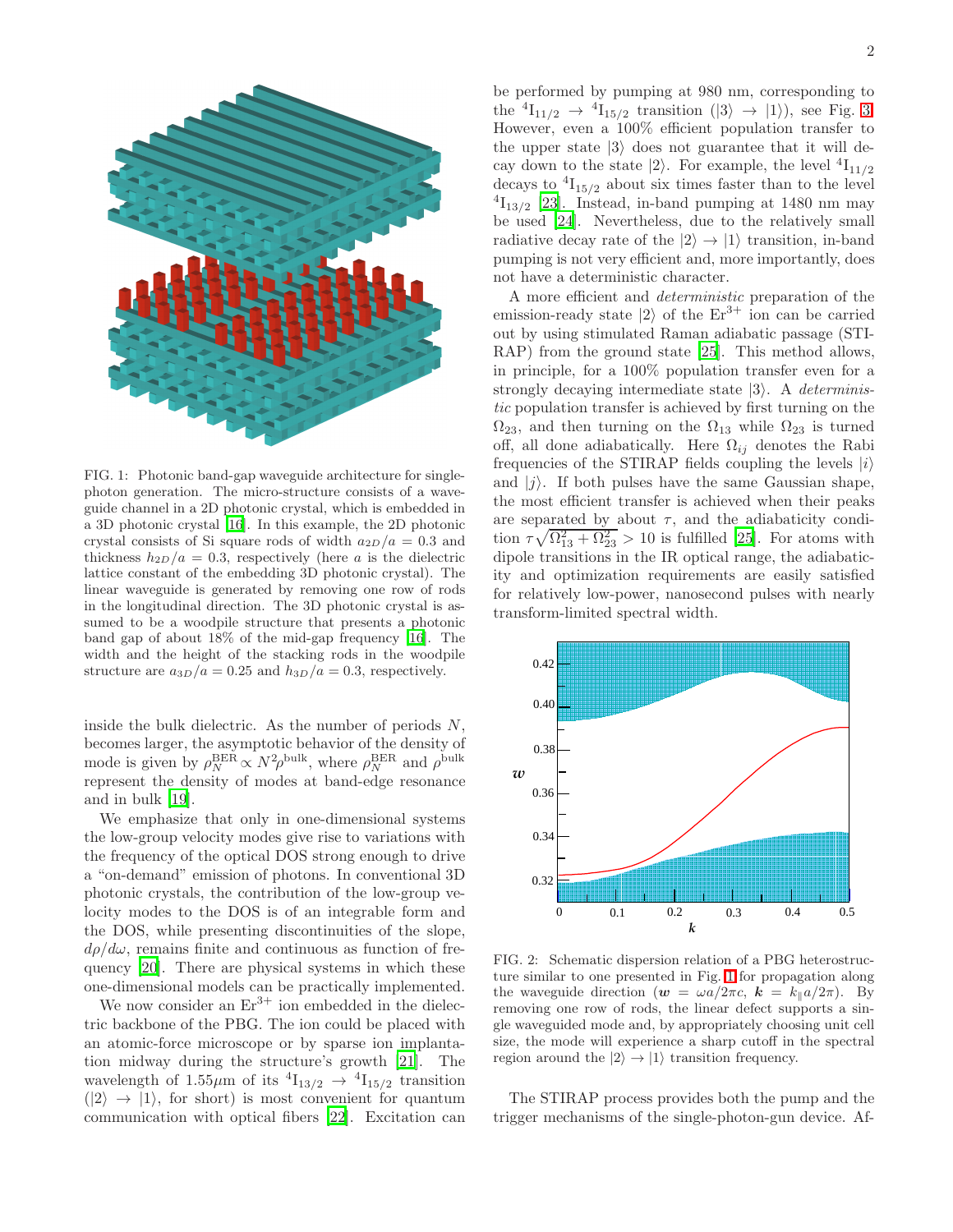ter the deterministic excitation process, the ion is left in its  $|2\rangle$  state for a time that is inversely proportional the spontaneous decay rate of the metastable state. Assume now we could arrange the properties of the dielectric microstructure in such a way that the transition  $|2\rangle \rightarrow |1\rangle$ frequency is placed in the spectral region surrounding the cutoff frequency of the waveguide mode. After the excitation process, the ion will feel a large density of modes and will decay very rapidly. This type of process we call "on demand" since the onset of spontaneous decay can be controlled externally. The process becomes more deterministic the higher the local density of modes gets, that is, the sharper the band edge becomes. This increase in mode density can be achieved by increasing the longitudinal size (number of periods) of the photonic crystal.

We also note that photonic crystal heterostructure architecture in Fig. [1](#page-3-0) has an additional advantage for practical implementations of a single-photon-gun device. By increasing the transverse size of the waveguide channel, the linear defect may support additional guided modes. These additional modes can be used to convey the exter-



<span id="page-4-0"></span>FIG. 3: Schematic level diagram of  $Er^{3+}$  ion discussed in the context of the deterministic STIRAP pumping scheme. Using the technique of STIRAP, the population transfer to the level  $|2\rangle$  does not depend on the branching ratio and can be made with unit efficiency.

nal laser fields that drive the pumping process.

For concreteness, consider the model where-bye the radiating ion is placed in the middle of an effective 29-layer dielectric structure with  $n_1 = 1$  and  $n_2 = 2$ . The value of  $n_2 = 2$  is somewhat arbitrary. The woodpile structure can be made out of very high index of refraction materials in an air matrix, such as Si or III-IV semiconductors, GaAs or InP etc. This means that we could use in our simulations a larger  $n_2$  [ $n_2 \in (3.14, 3, 5)$ ] index of refraction contrast. However, we employ an effective 1D model, and we expect the effective index of refraction to be somewhat lower than the actual index of refraction of the dielectric backbone. Suppose the ion is in the excited state  $|2\rangle$  and the transition frequency  $\omega_A$  corresponds to  $0.781\omega_0$  (here  $\omega_0$  is the mid-gap frequency). Figure [4](#page-4-1) shows the normalized spontaneous emission rate (with respect to the low frequency emission rate) that is proportional to the local DOS at the ion position (in this

example, the ion is placed in the middle dielectric slab of the effective one dimensional photonic crystal). Note that due to the effective one-dimensional character of the device, the enhancement of the mode density preferentially occurs at a single mode of propagation. Correspondingly, the emission is highly directional along the waveguide channel and may be easily mode-matched to, say, a telecom fiber or other waveguide.



<span id="page-4-1"></span>FIG. 4: Normalized local mode density at the ion position for a 29-layer stack with  $n_1 = 1$ ,  $n_2 = 2$ . The ion is placed in the middle of the dielectric slab situated halfway between the longitudinal boundaries of the structure. The inset shows an expanded view of the spectral region surrounding the band edge frequency. The line-width of the  $Er^+$  ion itself is about 0.0001 in these dimensionless units [\[26](#page-5-26)].

We now consider the issues related to the speed of such a photon gun. The maximum repetition rate of that device is limited by the following factors: (1) the repetition rate of the ion excitation, and (2) the spontaneous decay rate (inverse lifetime) of the metastable ion state. For mode-locked laser diodes the repetition rate can be as high as 1 GHz, but is certainly in the 100 MHz range. That means that the limiting factor is the enhanced spontaneous decay rate of the erbium ion. Taking the lifetime of the excited ion to be 1 ms in the bulk [\[22\]](#page-5-22), the enhanced spontaneous decay rate of the erbium ion can be of the order of 100 kHz, using the model above. But as mentioned earlier, this rate can be increased by sharpening the band edge with the addition of more periods or by increasing the index contrast. The increase of the mode density scales as  $N^2$ , where N is the number of the periods. The total repetition rate of the device then can be as high as several MHz for realistic N.

We also note that our single-photon device proposal eliminates the inverse relationship between the magnitude of the defect-mode DOS and the repetition rate of the device that would be present in a 3D PBG single defect-mode based proposal for a single photon gun (along the lines of Ref. [\[27\]](#page-5-27)). In such a defect-mode de